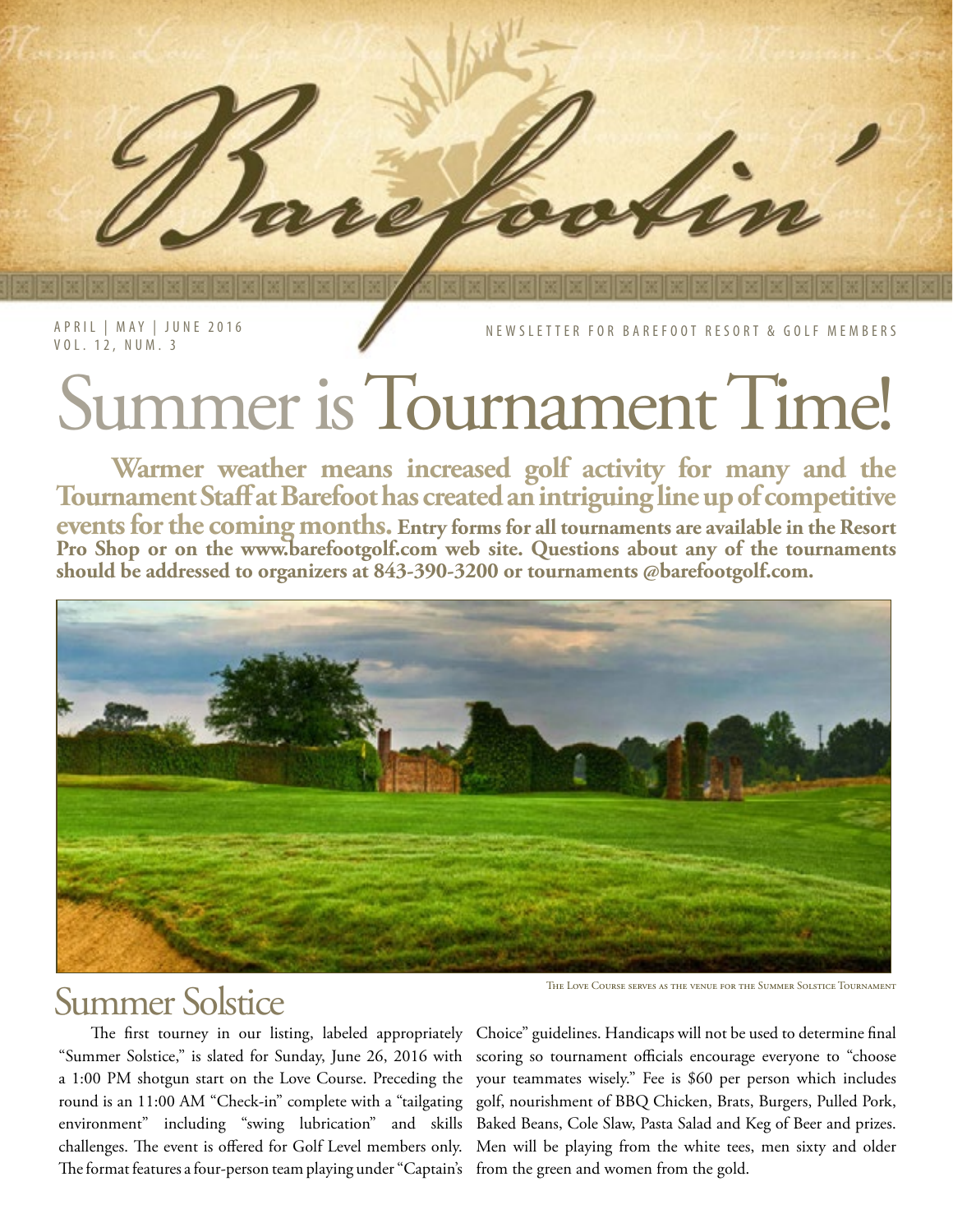LOVE #8 CAN MAKE FOR A CHALLENGING PAR 3

# $Part\frac{3}{21}$ **Challenge**

This annual tournament appears to be a favorite and is scheduled for Sunday, July 24, 2016 with a 2:00 PM shotgun start. Two-person teams play a better ball format over a nine-hole course set up on the Love front nine. Each hole not already a par 3 is converted into one. Tournament officials emphasize that the set up will not necessarily be all traditional par 3's as there will be some very short holes along with traditional distances. 25% of handicap indexes will be used and strokes will be given based on the low team within each flight. All men will play from white tees while women play from gold. Members pay \$30 with guests paying \$40 which includes golf, Taco Bar following golf and gift certificate awards.



Mary Hardy poses with 2015 BLGA "Ace of the Year" Trophy



2015 Champs Steve Weeks and Tom McDowell pose with coveted trophy

# MEMBER-GUEST

**Once again, tournament organizers have chosen the Labor Day weekend, September 2-4, 2016, for the annual Member-Guest** 

**competition.** The format enjoyed over the past few years will be used with two-person teams competing in five 9-hole matches (one in morning and one in afternoon). Also as in the past, there will be a playoff to determine the overall winners on the afternoon of the final day. A social gathering is planned for the first evening of the event, September 2, with a cocktail hour, dinner and awards banquet following golf on the final day, September 4. Breakfast and lunch will be provided for each day of the tourney. Flight assignments will be made based on 80% of the combined team handicaps. Tee selection for participants is based on individual handicap index. Anyone sixty years or older will be given the option to move up one tee box. Adjustments will be made for teams competing from different tees. Price is \$500 per team and includes all golf, food and beverage and prizes. Organizers have created a new twist this year where all entries received by June 1, 2016 will be entered into a drawing for five (5) complimentary member rounds of golf, a \$150 value.



Our friends at Golfsmith are now offering Barefoot Members a 10% discount at all their Grand Strand stores when the member ID is shown at checkout. As always, certain vendor restrictions apply and the discount cannot be used with other promotions or discounts (such as the \$10 off cards). Please thank our Golfsmith discount partners when receiving 10% off your purchase.

# unes Club Travel Scheduled

The Dunes Golf and Beach Club remains one of the toprated courses on the Grand Strand as well as the country having gone through extensive renovation under the direction of "The Open Doctor", Rees Jones, in late 2013. Dunes Golf has hosted numerous professional tournaments, the latest a very successful co-hosting of the 2014 PGA Professional National Championship Tournament. Head Pro Dennis Nicholl is graciously offering Barefoot Golf Level Members the chance to experience the course on Wednesday, June 29 at the member-guest rate of \$69 which includes green fee, cart fee and practice balls. There are thirty-two spots (8 foursomes) available for first come, first served sign-up. The first tee time is at 9:00 AM. As in the past, we prefer foursome registration. Any singles requesting play will be put on a waiting list and we cannot guarantee play for singles who register. Sign-up deadline is Wednesday, June 15, 5:00 PM. Register by calling 843- 390-3200 or in person at the Resort Pro Shop.



Aerial shot of famous "Waterloo", Dunes Club #13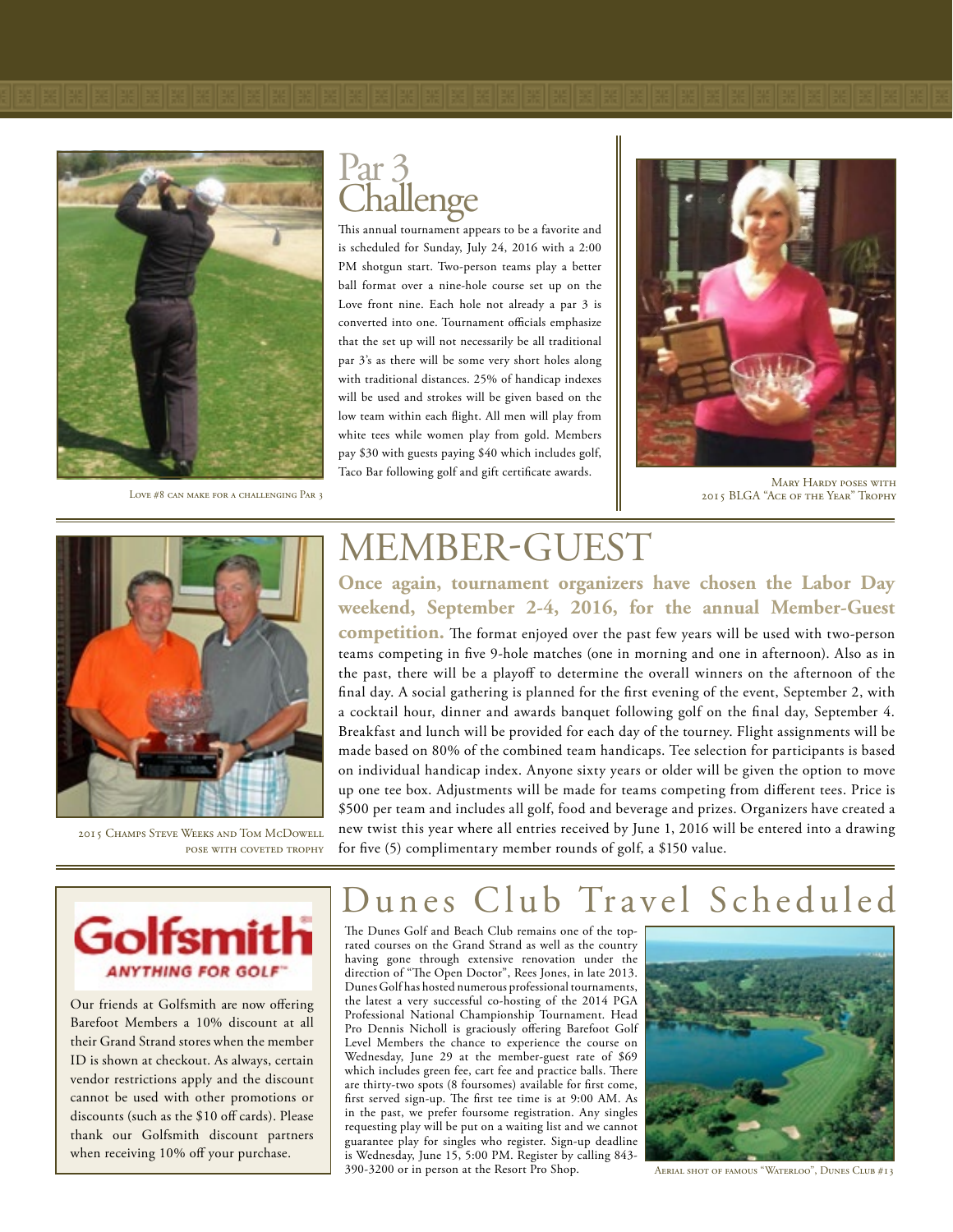**It's early spring and that means the 2016 Hootie and the Blowfish Monday After the Masters Tournament is just around the corner.** 

The event is returning to the Dye Club at Barefoot Resort & Golf on April 11, 2016. Celebrity athletes, other celebrities and pro golfers are invited to join with amateur partners on teams for an entertaining 18-hole competition which raises money for deserving charities.

Mark Bryan, Dean Felber, Darius Rucker and Jim Sonefeld (Hootie Band Members) created the Hootie and the Blowfish Foundation back in 2000 to support public education issues in their home state of South Carolina. The Band Members were able to pursue their desire to make profound and immediate changes in the lives of South Carolinians by establishing a fund with the Central Carolina Community Foundation. The Hootie Foundation has provided major funding to projects benefitting thousands of students in the S.C. public school system and has generously supported the S.C. Junior Golf Foundation which funds programs and scholarships for deserving junior golfers.

Over the past several years, the demand for tickets has exceeded the number available with approximately 6,000 single admission tickets for sale. General admission tickets sold out for this year's event very quickly. Already committed to participate in the 2016 tournament are celebrities Marcus Allen, Rick Barry, Jim Cantore, Eric Dickerson, Denny Hamlin, Dan Marino, Jim McMahon, Sterling Sharpe, Tony Siragusa, Kevin Sorbo, Mike Tolbert, Gary Valentine and Michael Waltrip. Two of the more famous U.S. Women's Soccer players, Mia Hamm and Abby Wambach, are slated to appear for the first time. Pro golfers attending include Woody Austin, Chris DiMarco, Robert Gamez, Billy Horschel, Nancy Lopez, Davis Love III, Pat Perez and Charlie Rymer. Access to the tournament will be by shuttle bus with parking at Barefoot Landing between the House of Blues and Alabama Theatre. Please be aware that no bags or backpacks larger than 8x8x8 are allowed and spectators are limited to bringing no more than two (2) pieces of memorabilia.



Mia Hamm (light uniform) and Abby Wambach (dark uniform) join the celebrity line up for the 2016 MAM

# Message From the Superintendent



New greens mowers help create great putting surfaces

The early summer season is upon us and you have probably been noticing the changes that our golf courses have been undergoing as we move from our winter season grasses to our summer season grasses. Our winter over seeding of Poa Trivialis is transitioning back to Champion Bermuda on the putting surfaces. You may see some color changes as we go through this but that's a normal occurrence during the turnover and will not affect the playability. In a similar way, our Rye grass fairways are slowly changing back to our summer season Bermuda as temperatures rise. In other areas of our operation we have continued to work on drainage in several areas on the courses as well as at the driving range. Bunker work continues on all the courses and many of our damaged cart path sections have been repaired as well. We have also been very pleased with the performance of our new greens mowers. They have proven to provide a consistent cut on the putting surfaces as we take advantage of the latest technology. As always, please help us by repairing your ball marks on our greens. I hope you enjoy the summer golf season as we continue to strive to provide great golf courses for your playing experience.

Regards, **John Hughes,** *Head Golf Course Superintendent*

# Member-Guest and Junior Summer Specials

Once again, special memberguest rates are being offered for the summer beginning June 6th and running through September 7th. Resort Member guests may play for \$38 after 12:00 Noon. Junior guests 17 and under may play for \$40 before 12:00 Noon while, after 12:00 Noon, Junior guests 17 and under may play for free if accompanied by a paying Adult (maximum of one free Junior per one paying Adult).